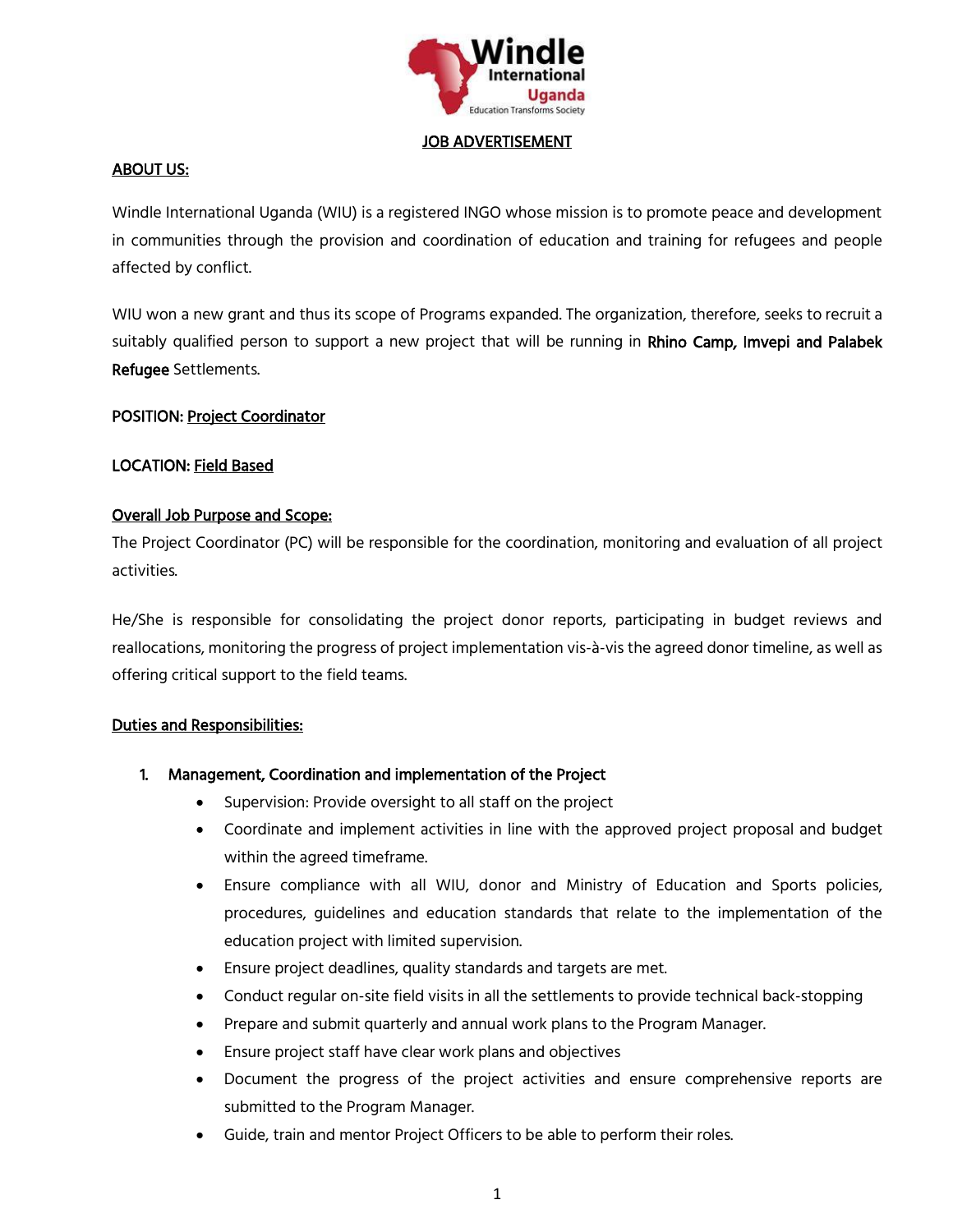

# 2. Reporting

- Ensure proper documentation is in place for all project activities and ensure comprehensive reports are submitted are per agreed timelines.
- Maintain a schedule of donor reporting timelines for all projects, ensuring project staff and Programme Manager are reminded of impending due dates per project
- Analyses all reports from the Project Officers and provide a framework for dealing with emerging issues.
- Compile monthly reports for submission to the Programme Manager adhering to the agreed work plan and dates. Timely reporting is critical.
- Report any child protection and safeguarding risks or incidents during the project life and project area.

# 3. Networking

- Liaise and communicate effectively with District officials, learning institutions and other implementing partners including the community in their assigned regions.
- Represent WIU at inter-agency coordination meetings whenever called upon and provide an update of key issues to Program Manager and Senior Management Team.
- Promote community participation in project activities.
- Engage with other stakeholders including private sector actors, community-based organizations and other key partners.
- Maintain strategic alliances to the advantage of Windle International Uganda.

## 4. Monitoring, Evaluation and Learning (MEAL)

- Develop M&E tools and ensure they are utilised when collecting data
- Work collaboratively with M&E Teams to put in place effective monitoring and evaluation systems.
- Support collection and compilation of change stories, best practices and lessons learned
- Document lessons learned that are worth publishing, and transfer learning to future activities and projects for continuous improvement.

## 5. Financial backstopping

- Ensure the presence of records of good financial management evidenced through low or no risk audit reports
- Ensure that all project funds are requisitioned on time, utilized adequately and accounted for on time
- Pursue/ follow up on the progress of requisitions at HQ to ensure a quick turnaround time between request and disbursement of funds
- Support the project to adhere to financial and procurement rules and regulations (policies)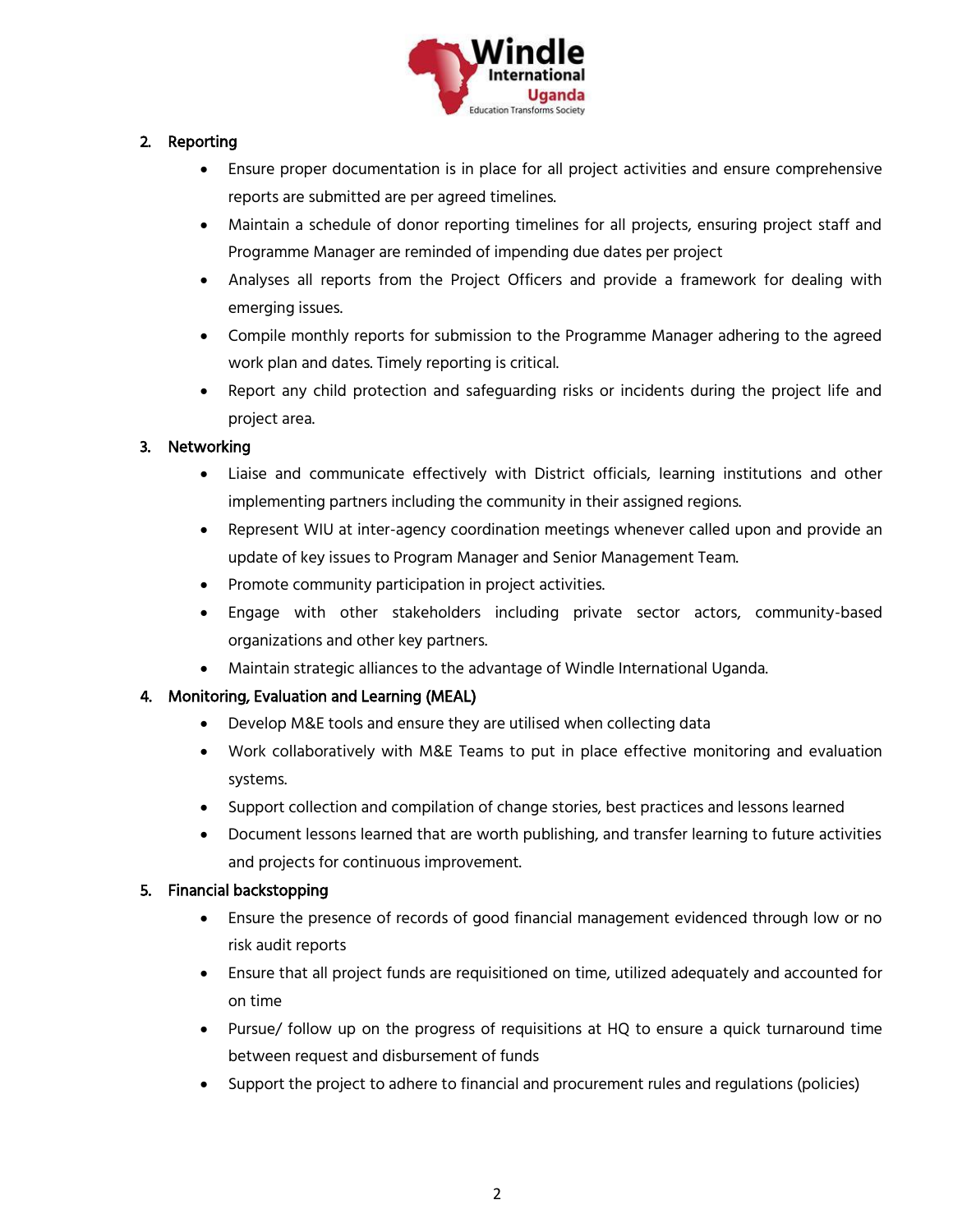

# 6. Child Protection & Safeguarding

- Ensure that the Child Protection and Safeguarding policy is adhered to during project implementation
- Support Child Protection focal person to conduct capacity building sessions for teachers, support staff, School Management Committees (SMCs), Parent Teacher Associations (PTAs) including conducting awareness sessions/ dialogues in communities as per approved work plan.
- Adequately document, report and follow up on concerns regarding a safe and secure learning environment for children to ensure friendly structures for Persons with Special Needs (PSNs).
- Support the formation and strengthening of school-based clubs.
- Coordinate and collaborate with other partners (as guided by Supervisor) in the provision of psycho-social support to children, teachers, school structures, parents and other stakeholders.
- Report/ provide immediate information to Safeguarding focal persons and Supervisors when safeguarding incidents or concerns are raised in schools.

## Minimum Qualifications & Experience

- **1** Degree in Education, Development Studies, Social Sciences or any related courses
- A postgraduate qualification in Project Management, Monitoring and Evaluation, Education Management or any related field
- At least three (3) years of progressive experience in coordination of Education and/ or livelihood Projects in a humanitarian setting.
- $\bullet$  Experience in dealing with donors

## Required Skills, Knowledge and Personal Attributes

- **Proven knowledge of the Ugandan education systems and standards with wide networks with key** Education institutions
- Excellent command of the English language, (written, oral, comprehension) including high report writing skills, communication and presentation skills
- $\bullet$  High level of integrity, commitment and professional responsibility.
- Strong analytical and documentation skills in project management
- Able and willing to travel frequently to rural areas and work in a project environment
- $\bullet$  Ability to develop and supervise a team of professionals
- $\bullet$  Ability to work independently within guidelines and clear expectations.
- Excellent computer skills (MS Word, Excel and PowerPoint essential)
- Strong interpersonal skills
- Ability to establish and maintain professional relationships with relevant stakeholders.
- Strong team-building skills, including the ability to work in a multi-cultural setting.